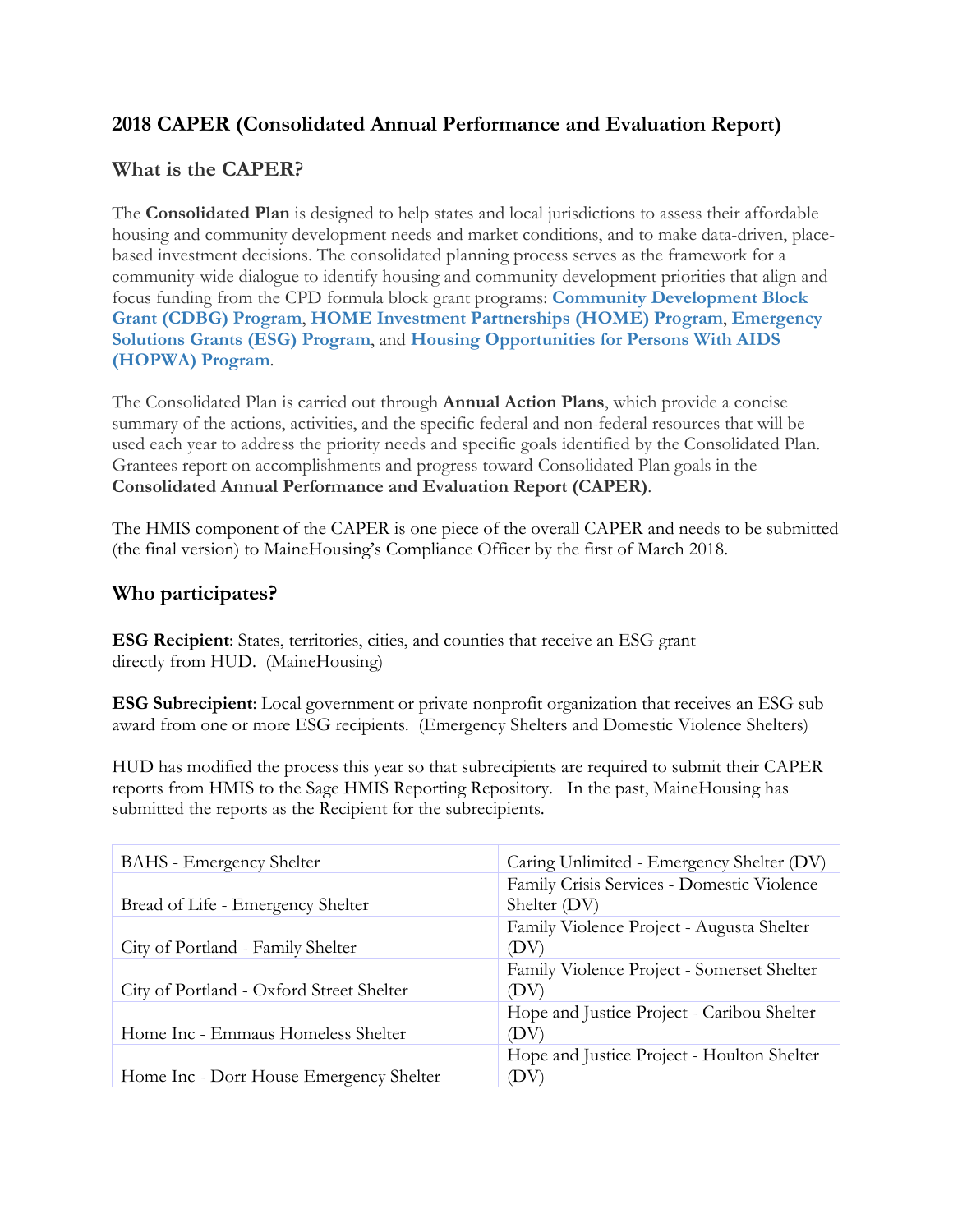| Home Inc - Duplex Orland Emergency Shelter             | Hope and Justice Project - St John Valley<br>Shelter (DV) |
|--------------------------------------------------------|-----------------------------------------------------------|
| Home Inc - St Francis Community Mandala Farms          | New Hope for Women - Safe Homes (DV)                      |
| Home Inc - St Francis Inn                              | Next Step - Machias Shelter (DV)                          |
| HSA - Sister Mary O'Donnell Shelter                    | Next Step - Safe Homes (DV)                               |
| Knox/Waldo Homeless Coalition - Hospitality<br>House   | Safe Voices - Annie Pearl Shelter (DV)                    |
| Mid-Maine Homeless Shelter - Emergency Shelter         | Spruce Run - Safe Homes (DV)                              |
| Milestone - Substance Abuse Shelter                    | Spruce Run Inc - DV Shelter (DV)                          |
| New Beginnings Inc. - Emergency Shelter                |                                                           |
| PCHC Hope House - Emergency Shelter                    |                                                           |
| Preble Street - Florence House Emergency Shelter       |                                                           |
| Preble Street - Florence House Safe Haven              |                                                           |
| Preble Street - Joe Kreisler Teen Shelter              |                                                           |
| RGH - Norway Family Center                             |                                                           |
| RGH - Rumford Family Center Monier                     |                                                           |
| RGH - Rumford Family Center Shelter                    |                                                           |
| Rural Community Action Ministry - Homeless<br>Shelter  |                                                           |
| Shaw House - Emergency Youth Shelter                   |                                                           |
| Tedford - Adult Shelter                                |                                                           |
| Tedford - Family Shelter                               |                                                           |
| Western Maine Homeless Outreach - Emergency<br>Shelter |                                                           |
| YCSPI - Family Emergency Shelter                       |                                                           |
| YCSPI - York County Adult Shelter                      |                                                           |

# **What do we do?**

The process and timeline is as follows:

- 1) Subrecipients (shelters) enter client level data into HMIS or comparable database
- (ongoing)
- 2) Recipients (MaineHousing) send their subrecipients emails from Sage that contain an upload link for **each of the projects funded under ESG** for the recipient's program year
- February 1, 2018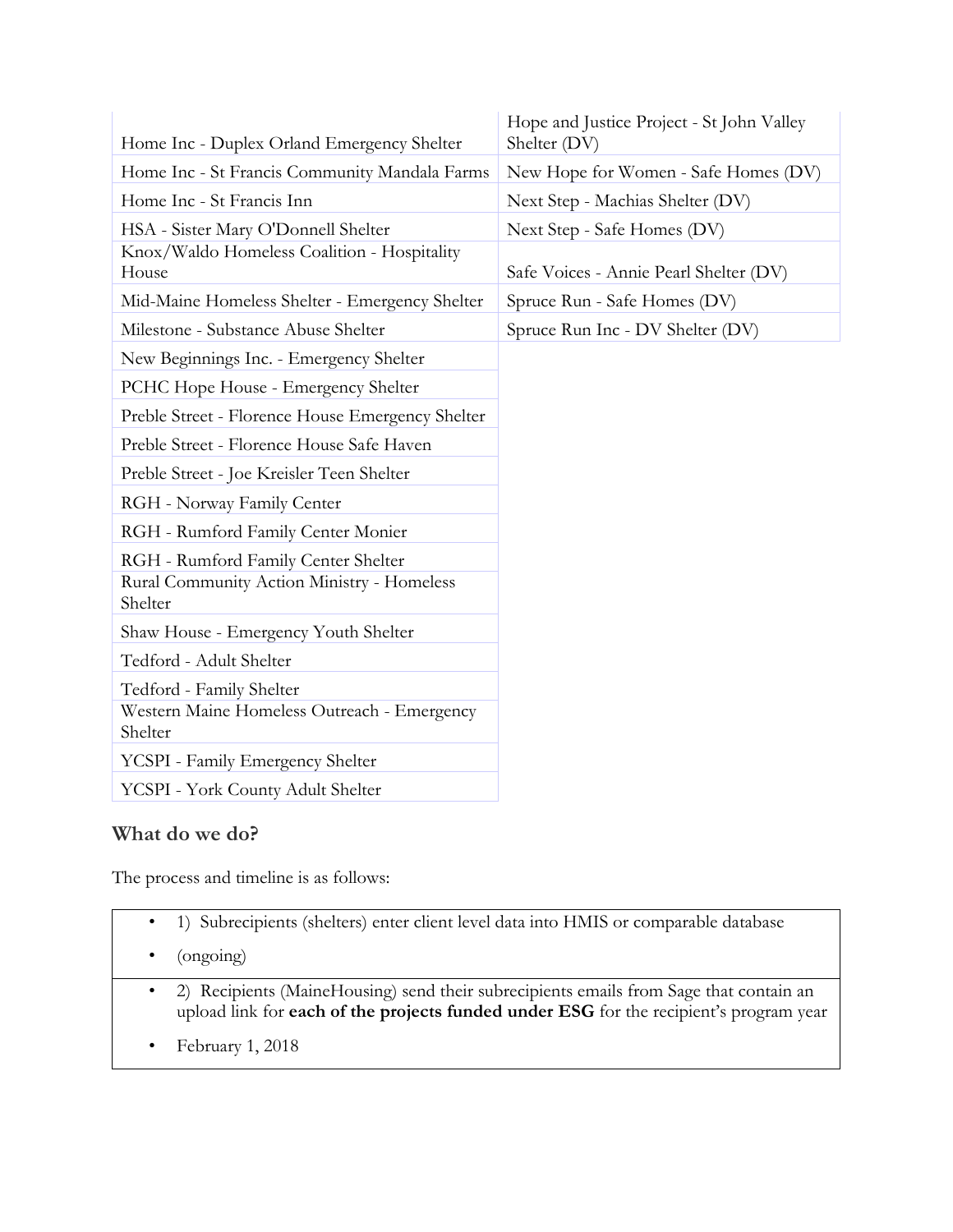- 3) Recipients send follow up email to subrecipients confirming that upload links were sent via Sage along with the deadline for subrecipients to upload CSV-ESG CAPER 2017 report
- Deadline: February 1, 2018
- 4) Subrecipients work with HMIS Lead to generate the CSV-ESG CAPER 2017 report from HMIS or comparable database for each ESG-funded project
- Deadline: February 9, 2018
- 5) Subrecipients download their CSV-ESG CAPER 2017 from HMIS or comparable database and upload it into Sage via upload link
- Deadline: February 16, 2018
- 6) Recipients check all of the project level imports remediate as needed
- Deadline: February 28, 2018
- 7) Recipients check all of the project level imports, complete the data fields containing submission information, submit the report in Sage, and download Sage combined report, which gets uploaded on Screen CR-00 of eCon Planning Suite (MaineHousing Compliance Officer)
- Deadline: March 1, 2018
- 8) HUD CPD Field Office reviews CAPER in Sage, and communicates with the recipient about any questions or concerns about the data

If you use a comparable database (Shelters that receive ESG money but don't enter information into HMIS), your database is required by HUD to be able to create the .csv files needed to upload in to Sage. If the database is not able to generate the reports, shelters should reach out to their ESG recipient (MaineHousing) for an exception template. If you need an exception, please notify Mary Wade (**[mwade@mainehousing.org](mailto:mwade@mainehousing.org)**) no later than February 5, 2018.

### **How do we run the report?**

Open ServicePoint Select the EDA for the provider you are going to run the report for (some providers may need to this several times – HOME for example) Click on the Reports button on the left side of the screen Click on the ESG CAPER (HDS V5) button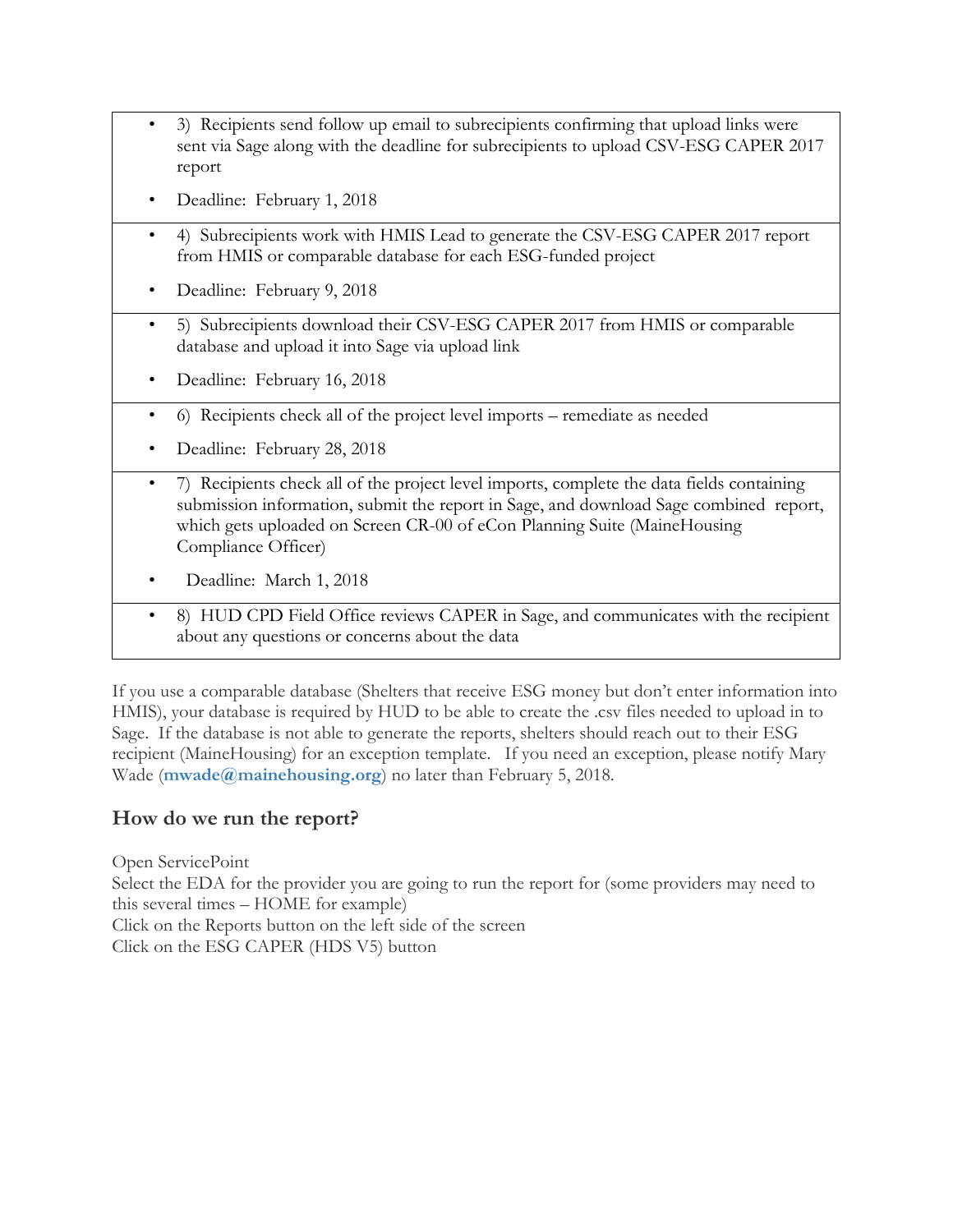| L.<br><b>Reports &gt; Report Dashboard</b> |                                                              |                           |                             | Type here for Global Search |                          |
|--------------------------------------------|--------------------------------------------------------------|---------------------------|-----------------------------|-----------------------------|--------------------------|
| Last Viewed<br><b>Favorites</b>            | <b>Report Dashboard</b>                                      |                           |                             |                             |                          |
| Home                                       | <b>Audit Reports</b>                                         |                           |                             |                             |                          |
| <b>ClientPoint</b>                         |                                                              |                           |                             |                             |                          |
| CallPoint                                  |                                                              |                           |                             |                             |                          |
| <b>ResourcePoint</b>                       |                                                              |                           |                             |                             |                          |
| <b>ShelterPoint</b>                        |                                                              |                           |                             |                             |                          |
| <b>ActivityPoint</b>                       | <b>Audit Report</b>                                          | <b>User Information</b>   | <b>User Login</b>           |                             |                          |
| <b>SkanPoint</b>                           |                                                              |                           |                             |                             |                          |
| Reports                                    |                                                              |                           |                             |                             |                          |
| $\blacktriangleright$ Admin                | <b>Provider Reports</b>                                      |                           |                             |                             |                          |
| Logout                                     |                                                              |                           |                             |                             |                          |
|                                            |                                                              |                           |                             |                             |                          |
|                                            | <b>Annual Homeless</b><br><b>Assessment Report</b><br>(AHAR) | <b>Call Record Report</b> | <b>Client Served Report</b> | <b>CoC-APR</b>              | <b>Daily Unit Report</b> |
|                                            | <b>Entry/Exit Report</b>                                     | <b>ESG CAPER (HDS V5)</b> | <b>Needs Report</b>         | <b>PATH</b>                 | <b>Referrals</b>         |

Because you set your EDA, the provider will already be selected for you The Program Date Range is: **01\01\2017 – 12\31\2017** The Entry\Exit type is HUD

| <b>Report Options</b>      |                                                                                                                                                                                                                                                                       |  |  |  |
|----------------------------|-----------------------------------------------------------------------------------------------------------------------------------------------------------------------------------------------------------------------------------------------------------------------|--|--|--|
| <b>Provider Type</b>       | ● Provider<br>$\bigcirc$ Reporting Group                                                                                                                                                                                                                              |  |  |  |
| Provider <sup>*</sup>      | My Provider<br>Clear<br>AA_Training ESHAP (967)<br><b>Search</b><br>$\bigcirc$ This provider AND its subordinates<br>◯ This provider ONLY                                                                                                                             |  |  |  |
| <b>Program Date Range*</b> | 初 2 to 01 / 01 / 2018 2 2<br> 01 / 01 / 2017                                                                                                                                                                                                                          |  |  |  |
| Entry/Exit Types*          | $\square$ Basic<br>$\Box$ Transitional<br>HPRP<br>$\Box$ Quick<br>Center<br>$\Box$ RHY<br>$\overline{\mathsf{M}}$ HUD<br>$\square$ Basic<br>$\Box$ PATH<br>$\Box$ Standard<br>$\Box$ VA<br>Living Program<br>(Retired)<br>Call<br>Program<br>Entry/Exit<br>Entry/Exit |  |  |  |
| <b>Build Report</b>        | Clear<br>Download                                                                                                                                                                                                                                                     |  |  |  |

Click on the Build Report button Scroll down to look at the data

# **What are we looking for?**

5a

If you are not a Family Shelter, you should not have any Children under 18 The Number of Persons with Unknown Age should be low if not 0

6a

Should not have any Information Missing or Data Issues

6c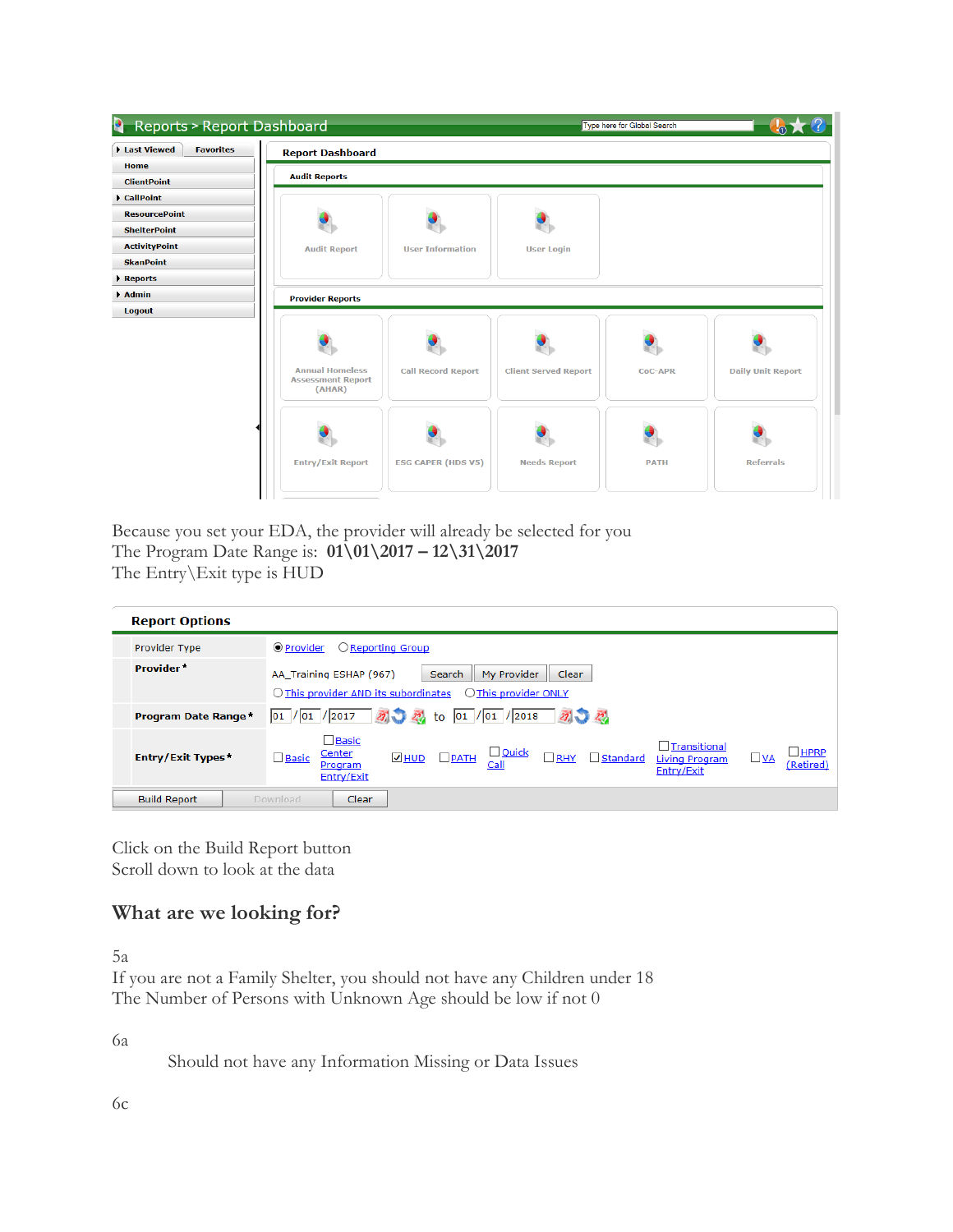Should not have any errors

#### 6d

Should not have any missing data

#### 7a

Should align with shelter type – a shelter for individuals should not have any children or Children and Adults

11

Same as above

**22a2** Shelters should not see any clients with stays over 365 days

#### **22d**

Same as above

To see a list of client id's and names that are being referenced in the report, click on the blue number.

| 6a - Data Quality: Personally Identifiable Information |                                                               |                                      |                    |                    |  |  |
|--------------------------------------------------------|---------------------------------------------------------------|--------------------------------------|--------------------|--------------------|--|--|
| <b>Data Element</b>                                    | <b>Client Doesn't</b><br><b>Know/Client</b><br><b>Refused</b> | <b>Information</b><br><b>Missing</b> | <b>Data Issues</b> | % of Error<br>Rate |  |  |
| Name $(3.1)$                                           | $\bf{0}$                                                      | 0                                    | 0                  | 0%                 |  |  |
| SSN (3.2)                                              | 6                                                             | 12                                   | 4                  | 44%                |  |  |
| Date of Birth (3.3)                                    | 1                                                             | 25                                   | 1                  | 54%                |  |  |
| Race (3.4)                                             | $\bf{0}$                                                      | 28                                   |                    | 56%                |  |  |
| Ethnicity (3.5)                                        | $\bf{0}$                                                      | 31                                   |                    | 62%                |  |  |
| Gender (3.6)                                           | 0                                                             | 30                                   |                    | 60%                |  |  |
| <b>Overall Score</b>                                   |                                                               |                                      |                    | 74%                |  |  |

Because this is a canned report and not an ART report, any changes you make to the data will be reflected the next time you run the report.

Once the report has been run and the data has been updated (if needed), you will need to Download the report and save it to a location you will remember.

The file will be in a .zip format which is what will be uploaded in to Sage. **Do not unzip the file**.

#### **Resources:**

HUD Subrecipients Webinar:

**[https://www.hudexchange.info/trainings/courses/sage-guidance-for-esg-subrecipients](https://www.hudexchange.info/trainings/courses/sage-guidance-for-esg-subrecipients-webinar/2193/)[webinar/2193/](https://www.hudexchange.info/trainings/courses/sage-guidance-for-esg-subrecipients-webinar/2193/)**

PowerPoint presentation from Webinar: